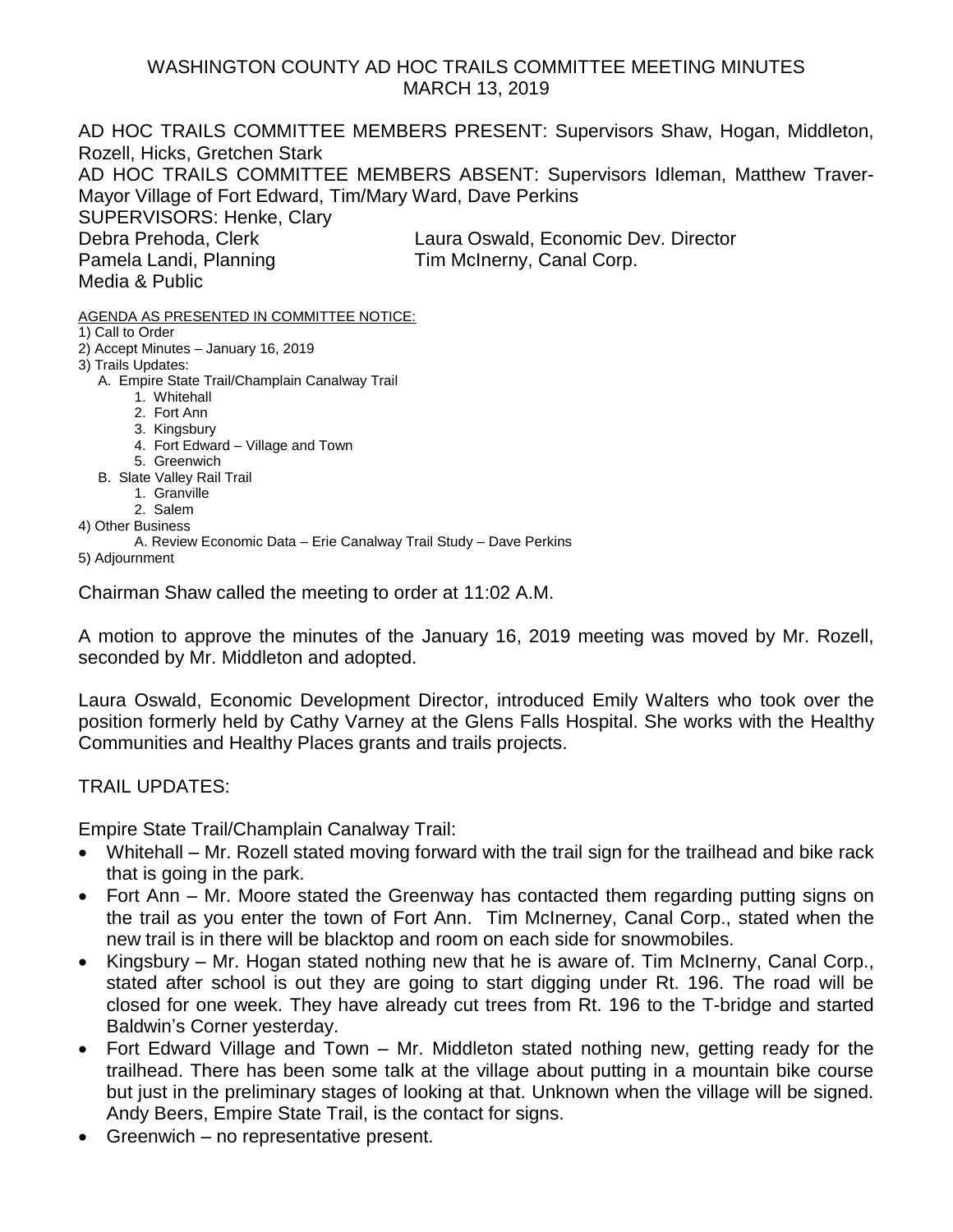Slate Valley Rail Trail:

- Granville Mr. Hicks stated he has received the paperwork which is extensive and will take months to complete. It is progressing but very slow.
- Salem Mrs. Clary stated no action on the rail trail yet.

## OTHER BUSINESS:

- Pam Landi, Planning, addressed the following items with the committee:
- Champlain Canalway Working Group Provided a brief update on the Champlain Canalway Working Group and Fort Ann/Whitehall Working Group are looking at getting out and thinking about bicycles bringing business and how to be ready once the trail opens in 2020. Strategic talks going on in both groups. Janet Kennedy, Executive Director of Lakes to Locks, was at the Champlain Canalway Working group to talk about lakes to locks and docks. She has already mapped out twelve bike routes that loop into the trail system. They are looking at Schuylerville as a model. Lakes to Locks is involved in all types of projects dealing with a variety of subjects: trailhead signage, bike loops, kiosks, from Mechanicville to Ticonderoga.
- Historic Hudson Hoosic River Partnership They are working out the nature of what their policies are as a committee and how they are governing themselves. A lot of dialogue on the visitor center but there is movement within the group to start moving beyond that and every agenda includes their mission statement to keep that in front of them. They have been inviting presenters to their meetings, Tracy Clothier, ASA and in April the Power Authority is coming. Chairman Shaw stated members are Supervisors or their delegate representing towns that border the Hudson or Hoosic Rivers.
- She provided copies of the NYS Municipal Code, General Obligations Law, GOB§9-103 in relation to liability on the trails, attached.
- Points of Interest Chairman Shaw asked if any more rest areas and bathroom facilities have been identified. Ms. Landi stated more follow up work needs to be done. The GIS Specialist is working on taking the tax identification number of the points of interest and geolocating them.
- The updated Champlain Canalway Trail 2018 Action Plan, draft plan, is posted on the Planning Department website.
- FA/Whitehall Trail Grant Status The Economic Development Director stated the State had an issue with the County's equal employment opportunity policy and the contract went back and forth several times but it has been finalized and she anticipates receiving the fully executed copy any day now. Chazen is doing the engineering and design work and that contract has already been executed. As soon as the snow is off the ground, they will commence the survey work. Snow cover is all that is holding them up right now. She stated it is a forgone conclusion that the trail will go up Clay Hill Road unless we proactively try and find additional funding to enable them to do something different.
- Outdoor Magazine The Economic Development Director displayed an article in Outdoor Magazine about outdoor adventures and trails published through the tourism budget. The article has been very well received and the magazine has a total circulation of half a million.

The next meeting was scheduled for Wednesday, May 15<sup>th</sup> at 11:00 A.M. in the Supervisors large conference room.

The meeting adjourned at 11:35 A.M.

*Debra Prehoda, Clerk Washington County Board of Supervisors*